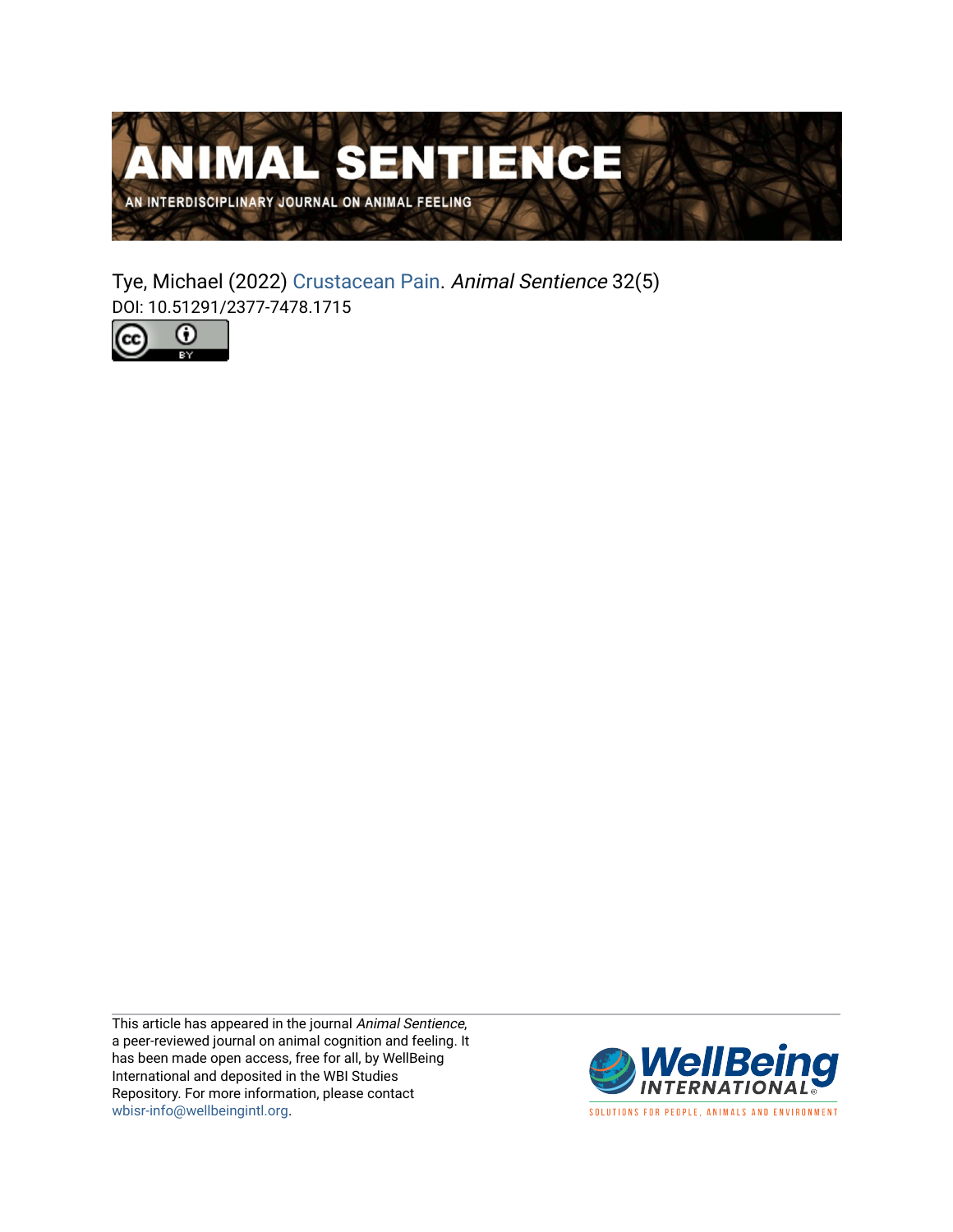## **Crustacean Pain**

Commentary on **[Crump et al](https://www.wellbeingintlstudiesrepository.org/animsent/vol7/iss32/1)** on *Decapod Sentience*

## **Michael Tye** Department of Philosophy, University of Texas at Austin

**Abstract:** This commentary discusses the target article's methodology, the relevance of the claim that crustaceans lack a neocortex to the thesis that they feel pain, and the evaluation of the results of some trade-off experiments done with hermit crabs.

> **[Michael Tye](http://mtye@austin.utexas.edu)**, Dallas TACA Centennial Professor of Liberal Arts at the University of Texas at Austin has written extensively on consciousness, including animal consciousness. His book, *Tense Bees and Shell-shocked Crabs,* was published by Oxford University Press in 2017. **[Website](http://www.michaeltye.us/)**



**1. Methodology**. Crump et al (2022) propose a general framework for evaluating animal sentience and then apply it to decapods. Their framework strikes me as a good one overall and the application as sound. Recent (and not so recent) scientific discussions of whether fish feel pain have had a lot to say about the absence of a neocortex in fish, with some concluding that this shows that fish do not feel pain (Key, 2016). But, as Crump et al. point out, this pattern of argument is too fast. In the case of crustaceans, it would obviously be a mistake to conclude that they don't see because crustacean eyes are very different from mammalian eyes, so why should we conclude that crustaceans are not sentient because their brains are physically very different from mammalian brains? It is known that pain in humans typically causes a complex pattern of behavior (guarding, withdrawal, protection, trade-offs). It is also known that for pain to do this, information must be integrated and evaluated appropriately, for example, information about where the body has been damaged, the costs and benefits of responding in various ways, and decision making about the best course of action. Typically pain is also caused by tissue damage, which is registered by receptors (nociceptors) distributed throughout the body. Hence, if certain animals are found to have nociceptors and, in addition, to exhibit the relevant patterns of behavior associated with pain in mammals, that is evidence that they feel pain even if there are notable differences between their brains and those of mammals. The target article cites additional considerations that would strengthen the case for the presence of pain, but these seem to be less useful for making decisions in controversial cases, since these additional criteria would probably not be met (and do not in general need to be met for an animal to feel pain).

**2. Absence of a neocortex.** It might be replied that the absence of a neocortex in fish is valid evidence that fish cannot feel pain because a neocortex is necessary for consciousness in mammals. But there is also counterevidence, from Merker's (2007) review of consciousness